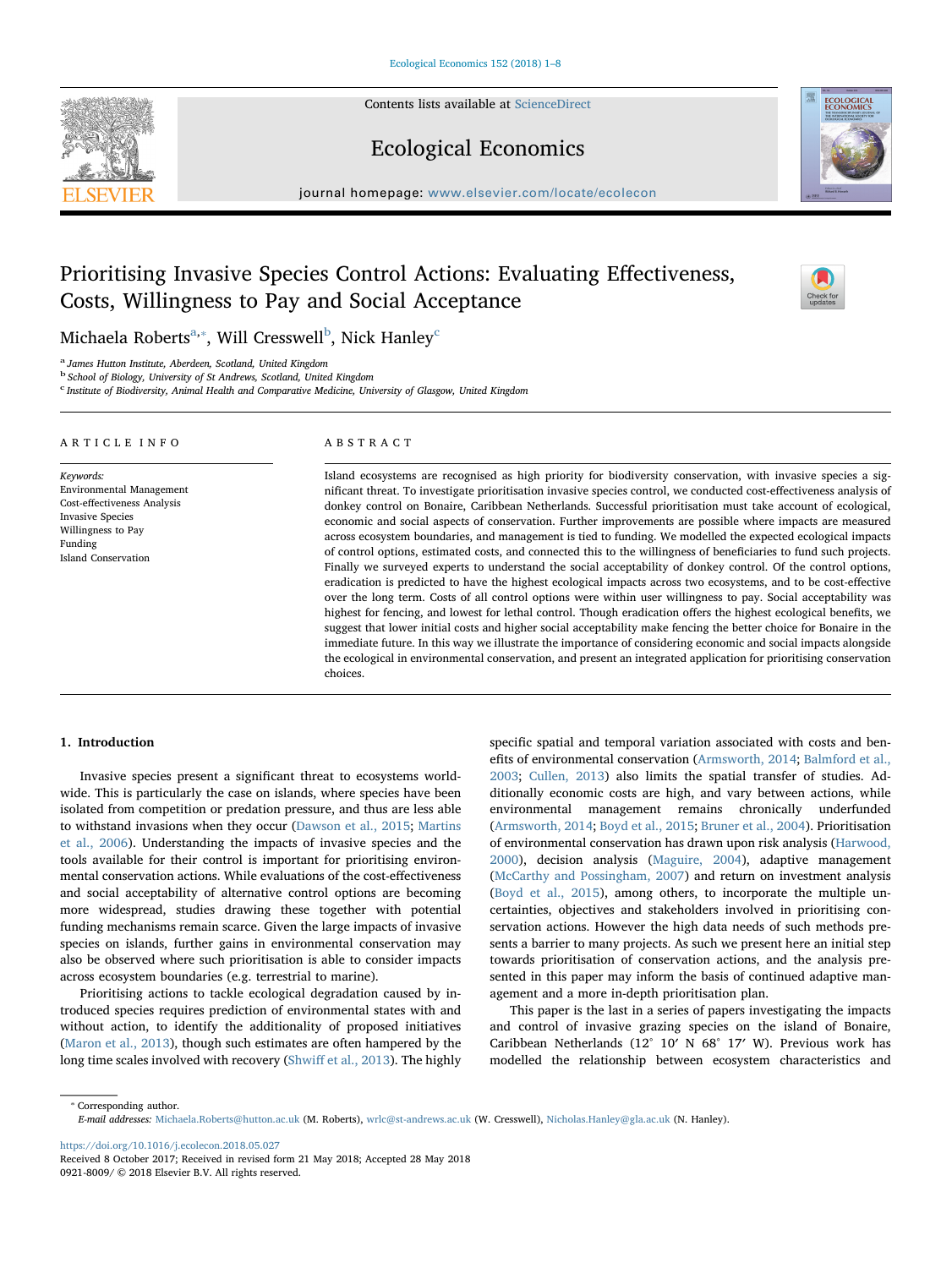natural variation in invasive species densities, estimating a negative relationship between grazing pressure by donkeys and vegetation ground cover ([Roberts, 2017\)](#page--1-12). We demonstrate how these models can be utilised to estimate the impacts of alternative management strategies (in this case donkey control) on ecosystem characteristics. We draw on models developed in [Roberts et al., 2017b](#page--1-13), which estimate a positive relationship between terrestrial vegetation and coral reef health, to illustrate the impacts that invasive species control can have across ecosystem boundaries. Though estimating costs of invasive species control is fraught with difficultly [\(de Brooke et al., 2007](#page--1-14); [Donlan and Wilcox,](#page--1-15) [2007;](#page--1-15) [Martins et al., 2006\)](#page--1-1), inclusion of even broad cost estimates have been shown to be valuable to prioritising conservation actions ([Boyd](#page--1-7) [et al., 2015](#page--1-7)). We therefore estimate the costs of actions and relate these to predicted environmental impacts from [Roberts, 2017](#page--1-12) & [Roberts](#page--1-13) [et al., 2017bt](#page--1-13)o assess the cost-effectiveness of each control option.

Conservation actions are limited by restricted funding [\(Bruner et al.,](#page--1-8) [2004\)](#page--1-8). Since the persistence of conservation programs is more likely where they are self-financed ([Whitelaw et al., 2014](#page--1-16)), user fees have the potential to greatly improve conservation gains. As alternative conservation actions are expected to have varied environmental outcomes, user willingness to pay should vary across actions. In [Roberts et al.,](#page--1-17) [2017a](#page--1-17) we estimated willingness to pay of SCUBA divers for control of terrestrial invasive species, where this would be expected to improve reef health. In this paper we use those estimates to calculate willingness of SCUBA divers to pay for the coral reef improvements predicted to arise from the alternative donkey control strategies.

Finally, addressing social concerns has been recognised as of high importance for successful invasive species control ([Guerrero et al.,](#page--1-18) [2010;](#page--1-18) [McLeod et al., 2015\)](#page--1-19). Failing to account for social acceptability of actions can lead to unforeseen costs and delays, public opposition, and cancellations of management actions [\(Frank et al., 2015;](#page--1-20) [Lodge and](#page--1-21) [Shrader-Frechette, 2003;](#page--1-21) [Moon et al., 2015\)](#page--1-22). We therefore present an initial overview of the social acceptability of each donkey control strategy, and discuss further work needed before any action can be implemented.

#### 2. Methods

Drawing together the four criterion needed for prioritising conservation actions (conservation effectiveness [\(Roberts, 2017;](#page--1-12) [Roberts](#page--1-13) [et al., 2017b\)](#page--1-13); economic costs; willingness to pay of beneficiaries ([Roberts et al., 2017a](#page--1-17)), and social acceptance), we analyse invasive species control options, and make recommendations for future management in our study site. This approach is particularly applicable to sites where data and expertise for formal risk analysis, feeding into multi-criteria analysis, are not available. The process followed in this paper is summarized in [Fig. 1.](#page--1-23)

#### 2.1. Study System

The island of Bonaire, Caribbean Netherlands, is a highly-regarded SCUBA diving destination, with an extensive marine conservation program ([Steneck et al., 2015](#page--1-24)). However the island has a long history of terrestrial degradation, as invasive goats, donkeys and pigs were introduced for farming as early as the 16th Century [\(Westermann](#page--1-25) and [Zonneveld, 1956](#page--1-25)). Today all three species have established feral populations (goats: 30,000 ([Cado van der Lelij et al., 2013](#page--1-26)), donkeys: 1000 (unpublished data), pigs < 1000 (unpublished data)), while goats continue to be farmed. As a result, Bonaire's dry forest is now characterised by only a few surviving trees and by low levels of vegetation ground cover ([De Freitas et al., 2005](#page--1-27)). Low vegetation cover is associated to increased sediment run-off, due to reduced root systems, which otherwise anchor soils [\(Álvarez-Romero et al., 2011;](#page--1-28) [Maina](#page--1-29) [et al., 2013;](#page--1-29) [Mateos-Molina et al., 2015](#page--1-30)). Increased sediment levels adversely impact the coral reefs surrounding Bonaire. Increased suspended sediment is associated to reduced light levels, which slows coral

growth rates [\(Pollock et al., 2014](#page--1-31)), reduces structural stability ([Erftemeijer et al., 2012\)](#page--1-32) and disrupts coral [\(Jones et al., 2015\)](#page--1-33) and fish ([Wenger et al., 2014](#page--1-34); [Wenger et al., 2011](#page--1-35)) development and recruitment. Nutrient levels are also increased, which promote macroalgal growth and smothers hard corals ([De'Ath and Fabricius, 2010](#page--1-36)). Settling sediment can lead directly to coral mortality, as well as restricting feeding polyps, altering coral morphology ([Erftemeijer et al., 2012](#page--1-32)), promoting disease ([Weber et al., 2012\)](#page--1-37) and disrupting fish communities ([Goatley and Bellwood, 2012\)](#page--1-38). Further disruption to recruitment is seen as juvenile corals struggle to establish on high sediment substrates ([Jones et al., 2015\)](#page--1-33). Such damage to coral reef system decreases its attractiveness to divers. Consequently, terrestrial degradation is recognised as threatening Bonaire's marine ecosystems ([Slijkerman et al.,](#page--1-39) [2011;](#page--1-39) [Wosten, 2013\)](#page--1-40), a situation which is common in coral reef systems worldwide.

#### 2.2. Control Options

Options for mitigating the ecological damages due to over-grazing by donkeys, goats and pigs were identified through communication with local stakeholders (Bonaire Island Government; Bonaire conservation organisation, Echo; National Park Authority STINAPA). Three management strategies were considered:

- 1. Fencing of designated nature areas [\(Fig. 2](#page--1-23));
- 2. Lethal control of feral donkey populations (reducing populations but not eliminating them);
- 3. Eradication of feral donkey populations.

Due to the high densities of goats recorded across the island it was not possible to model the impacts of goat control, as no variation in goat grazing pressure was observable. Conversely pig densities were too low across the island to enable modelling of pig impacts. For these reasons we have considered only donkey control within this study.

#### 2.3. Quantifying Grazer Impacts on Vegetation Health

Vegetation characteristics anticipated to impact reef health were identified as tree biomass and percentage ground cover [\(Aguirre-Muñoz](#page--1-41) [et al., 2008;](#page--1-41) [Rojas-Sandoval et al., 2014](#page--1-42)). These characteristics were estimated within 101 quadrats of  $100m^2$ , randomly located, stratified by landscape type. Due to low densities of donkeys point counts were not possible, therefore donkey densities were estimated from transect counts, with a density index calculated from the number of donkeys observed at a given location, divided by the number of visits to that location. Kernel density estimation was then used to extrapolate this data to create a density map across the island, from which estimated density at each point could be extracted. General linear models were used to estimate the relationship between donkey density and tree biomass (estimated from height and diameter, no attempt to estimate belowground biomass was made) or vegetation ground cover (data log transformed). Vegetation ground cover was estimated to be negatively impacted by dry season donkey density. Tree biomass did not show any variation with variables modelled (Appendix A).

We calculated the predicted impacts on ground cover of each grazer control strategy. To calculate ground cover for fencing estimates were first made for median and zero donkey density. Weighted means of these estimates were used to calculate ground cover for fencing from zero to 41% of island area (0 ha–1208 ha, area covered by nature areas which when fenced will have a donkey density of zero). Ground cover following donkey control and eradication was estimated from zero to maximum donkey density (max donkey density index  $= 18$ ). Estimates of ground cover if no action were taken were estimated using median donkey density. Median density was used because grazer populations on Bonaire are well established, and therefore likely at equilibrium within the ecosystem. Sensitivity of models to errors associated with the